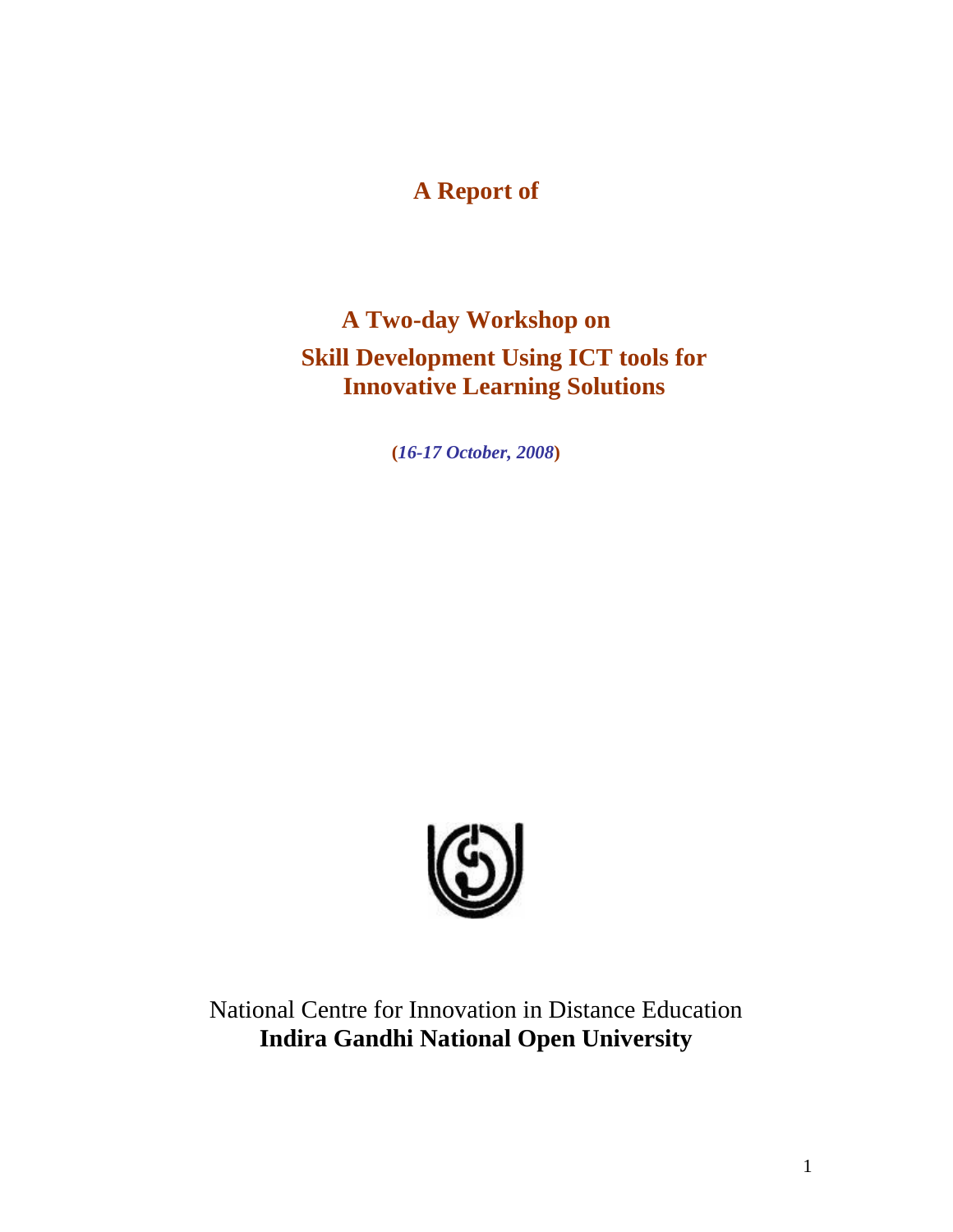A Report of a Two-day Workshop on Skill Development Using ICT tools for Innovative Learning Solutions (16-17 October, 2008)

Supervision and guidance: *Prof. M. Aslam* Report prepared by: *Dr. Moumita Das*

*© Indira Gandhi National Open University, 2008 All rights reserved. No part of this work may be reproduced, stored in a retrieval system, or transmitted, in any form, by mimeograph or any other means, without permission in writing from the Copyright holder.*

*Published on behalf of Indira Gandhi National Open University, New Delhi by the Director, National Centre for Innovation in Distance Education.*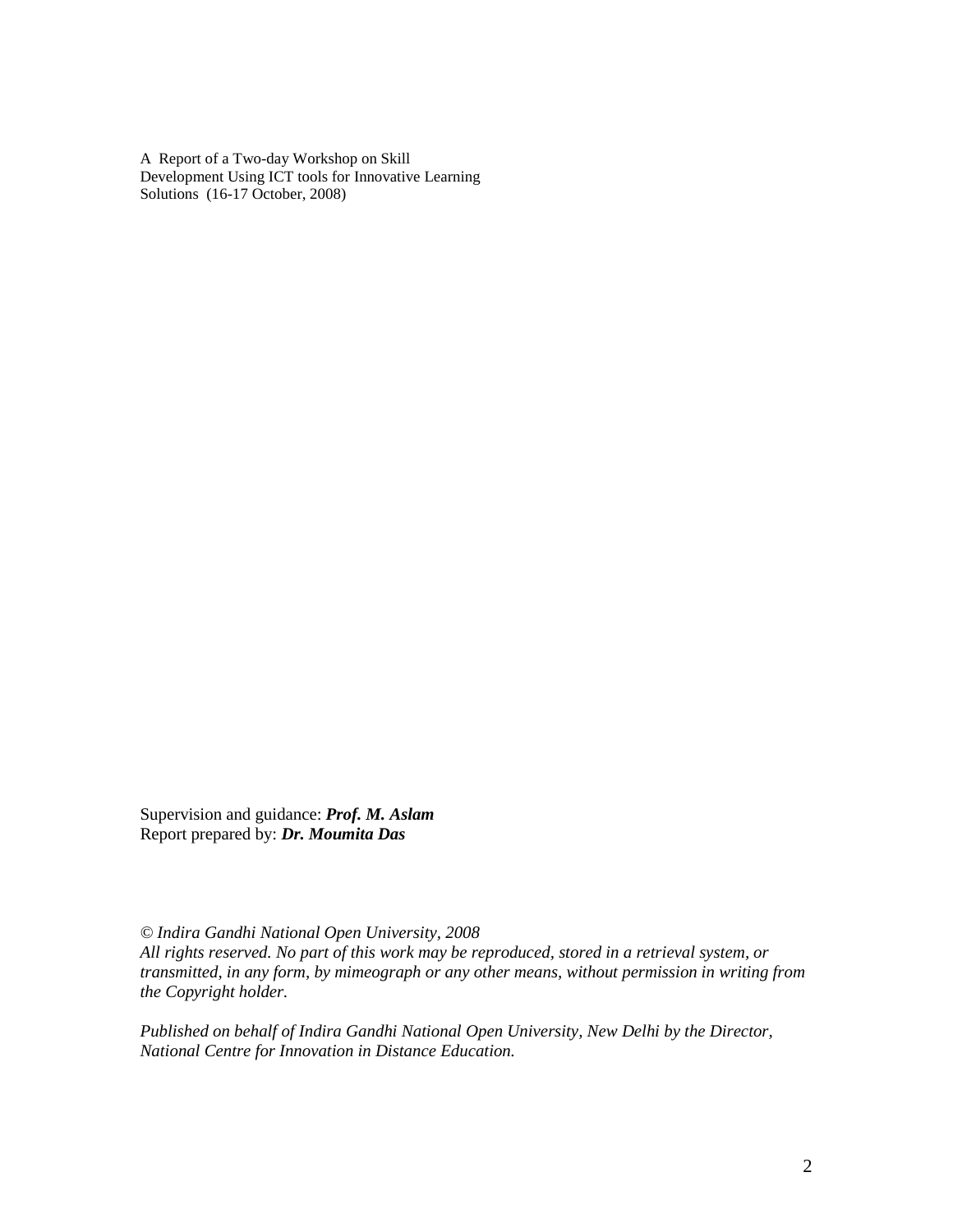#### **Introduction**

One of the objectives of NCIDE is the ICT skill development of IGNOU faculty by using simple and easily accessible tools for innovative learning solutions. In furtherance of this, NCIDE organized a two day **"Workshop on Skill Development Using ICT tools for Innovative Learning Solutions" from 16-17 October, 2008** to acquaint and empower the IGNOU faculty with the latest ICT tools. 15 Participants from 7 Schools, 2 Divisions, 1 Centre and 2 Regional Centers of IGNOU attended the workshop (List of participants at Annexure-I).

#### **Objectives**

The main objectives of this workshop were:

- To acquaint the IGNOU faculty with some of the latest ICT tools.
- To impart hands-on training to the IGNOU faculty to develop skills in using some of the latest ICT tools.
- To employ the skills thus developed by the IGNOU faculty to prepare prototype content, in the workshop, using the ICT tools.
- To empower the IGNOU faculty to eventually develop their own courses and programmes innovatively using the ICT tools.

#### **Methodology**

The workshop in its approach was highly participating and skill oriented. The conditions of candidature for nomination of ministerial staff from the Divisions/School were specified as follows:

- Graduate with Computer knowledge (basic hardware and software)
- Proficiency in English
- Ready to share acquired skills with fellow colleagues
- Aptitude for innovative solutions

The sessions of the workshop were taken up by both internal and external experts (Annexure-II) on the availability and current use of latest ICT tools for administration. The internal experts provided hands-on training that involved some selected ICT tools. The participants were required to develop content related to their work using the ICT tools. After the workshop, in order to establish and maintain a mentoring/support of the trainees by the NCIDE faculty, a training management system, called **Virtual Training Lounge (VTL)**, already developed at NCIDE was proposed. The progress of the trainees will be assessed through this training management system. After two months of the conclusion of the training programme, a follow-up meeting will be organized to assess the progress of the trainees.

The valedictory address was given by Prof. Sinclair, Pro-Vice Chancellor (I/C Vice Chancellor). An evaluation of the workshop revealed that it was a very successful and meaningful exercise as is evident from the following: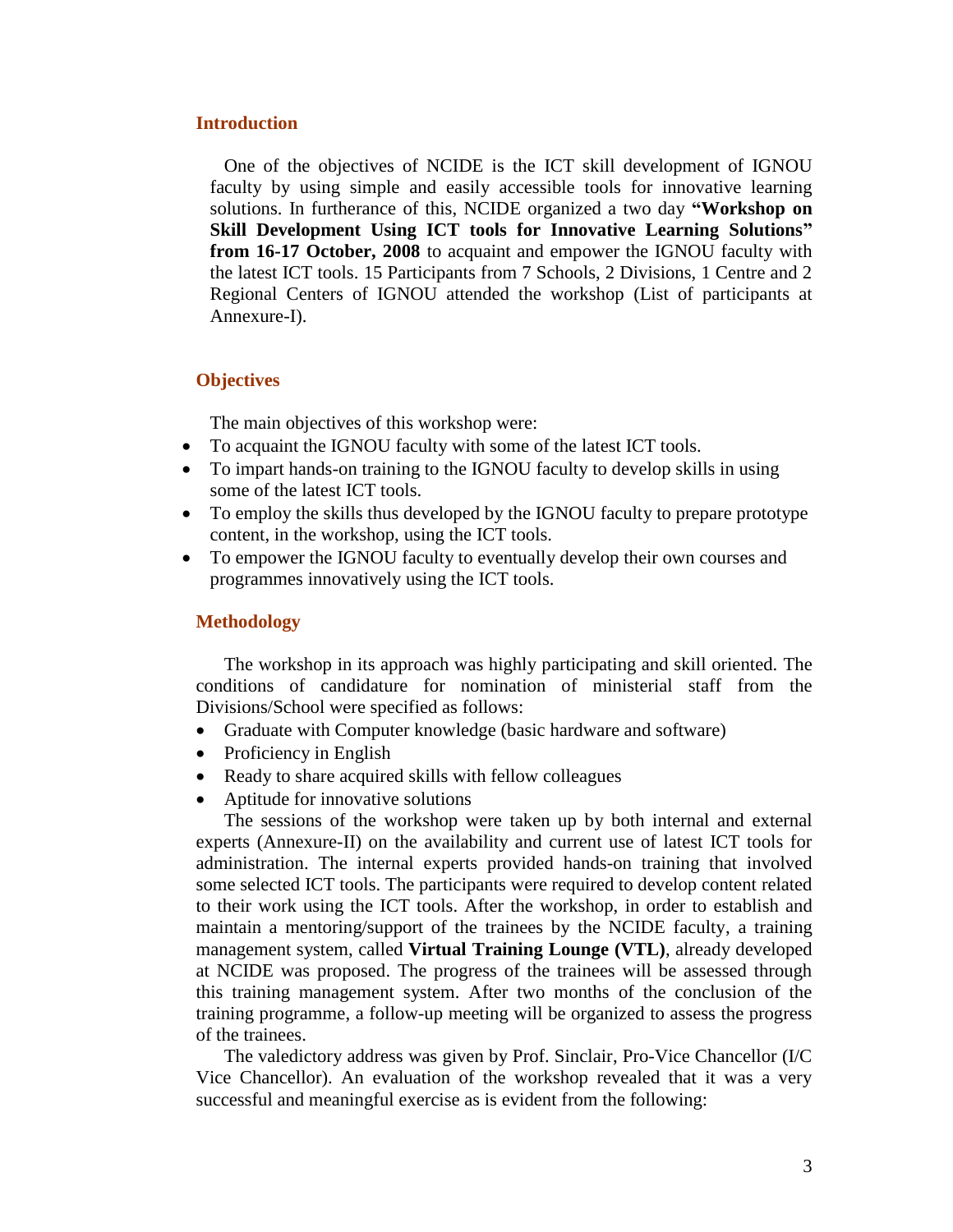#### **Results of Workshop Evaluation**

#### 1. **Designation/ Position of Participants**

The Participants of the Workshop comprised Lectures, Readers, Assistant Regional Directors and Deputy Directors from The Schools, Divisions, Centres and Regional Centers of IGNOU.



### 2**. Spread of Participants** (**Schools/Divisions etc.)**

The Participants were drawn from 7 Schools, 2 Divisions, 1 Centre and 2 Regional Centers of IGNOU.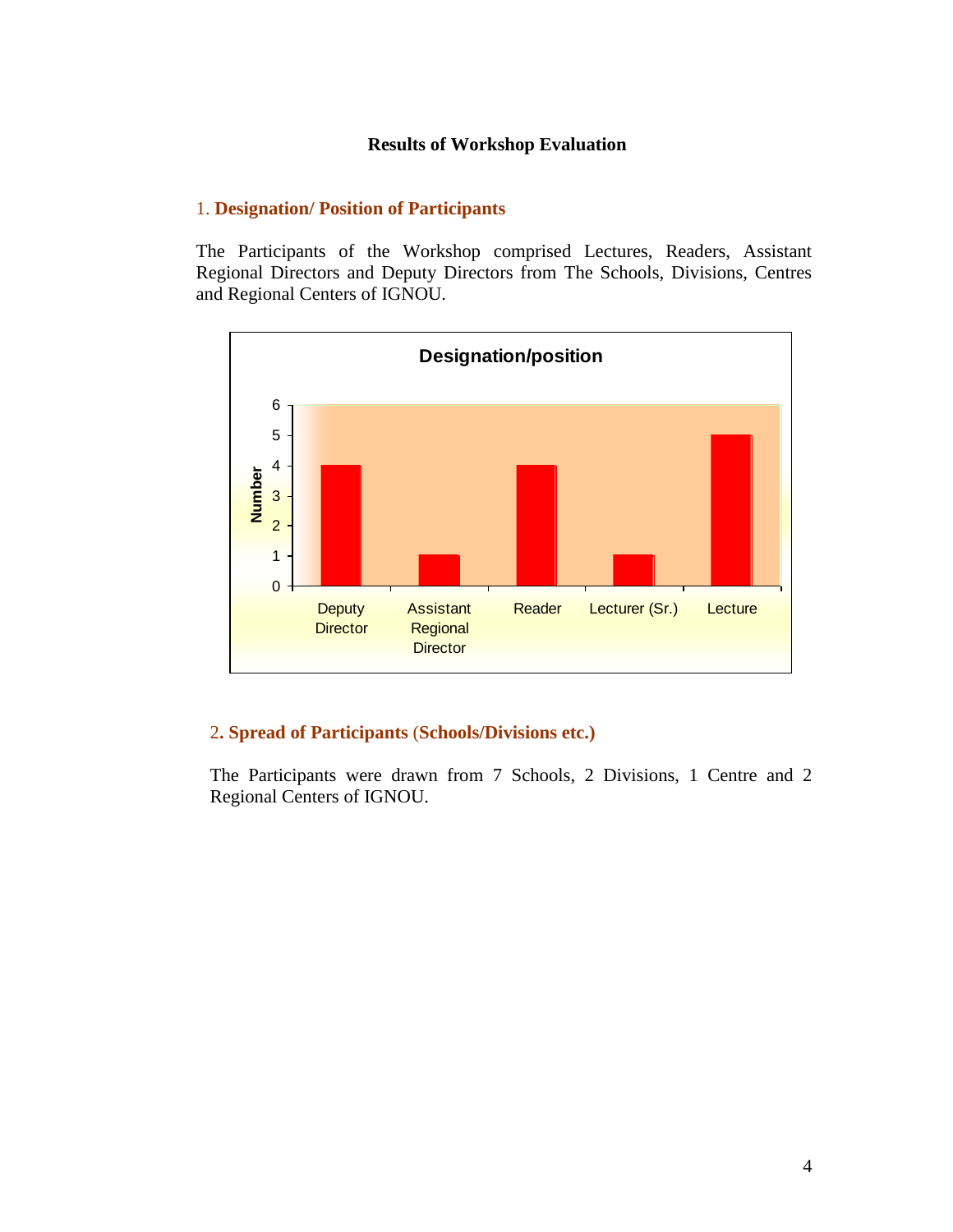

#### **3. Reciept of advance information from the centre about the programme**

All the participants except one in the Regional Centre did not receive information in advance although correspondence was sent in advance from the Centre.



### **4. Structure and organization of the workshop**

The participants said that the workshop was well structured.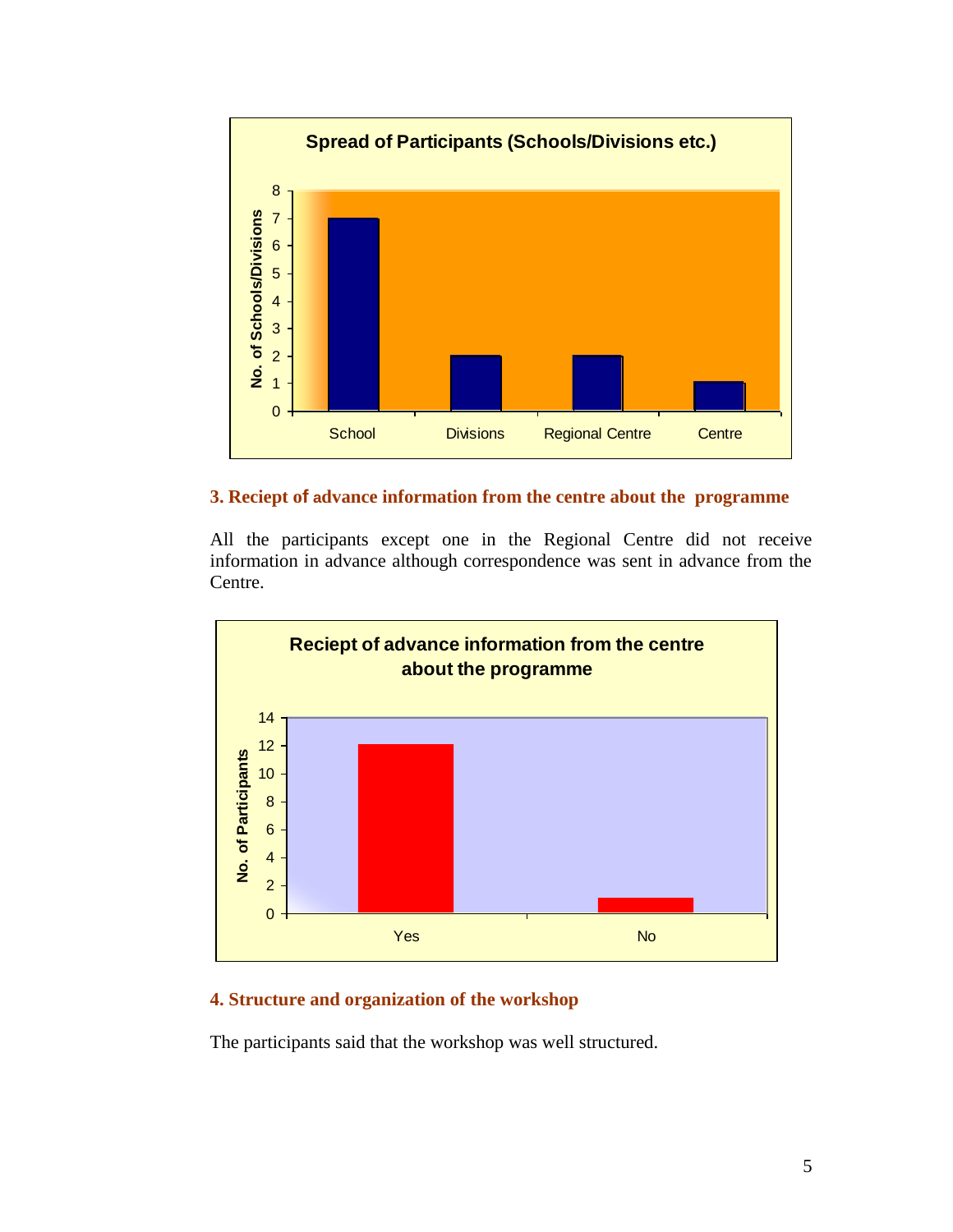

### **5. Usefulness of training for immediate job requirements**



Almost all the participants said the training was useful to them immediately.

#### **6. Extent to which participants benefited from interaction with the fellow participants in the workshop**

Most of the participants said they were highly benefited from the Workshop.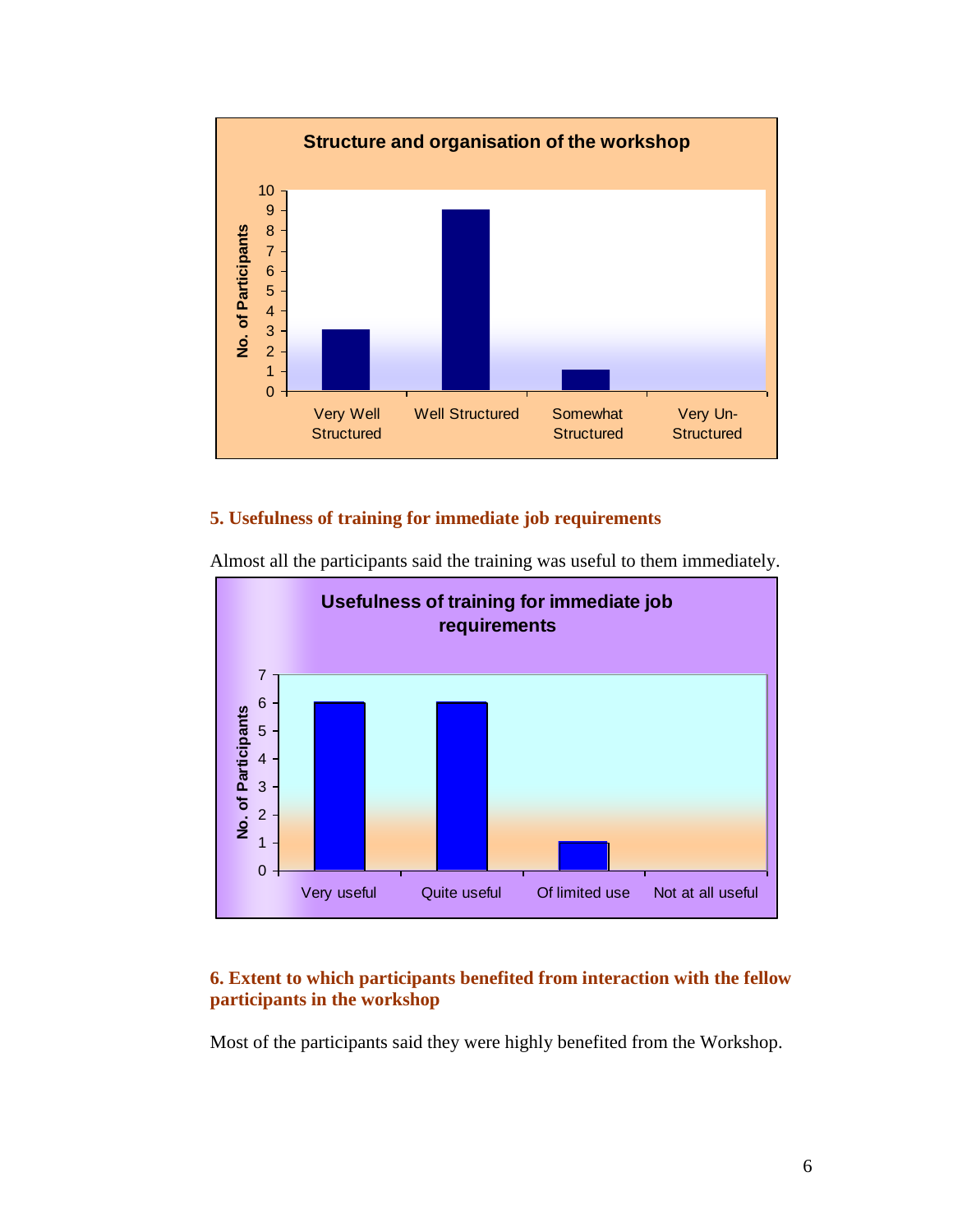

## **7. Which part of the Workshop was found most useful?**

The participants found PowerPoint presentations the most useful followed by training through Virtual Training Lounge (VTL).

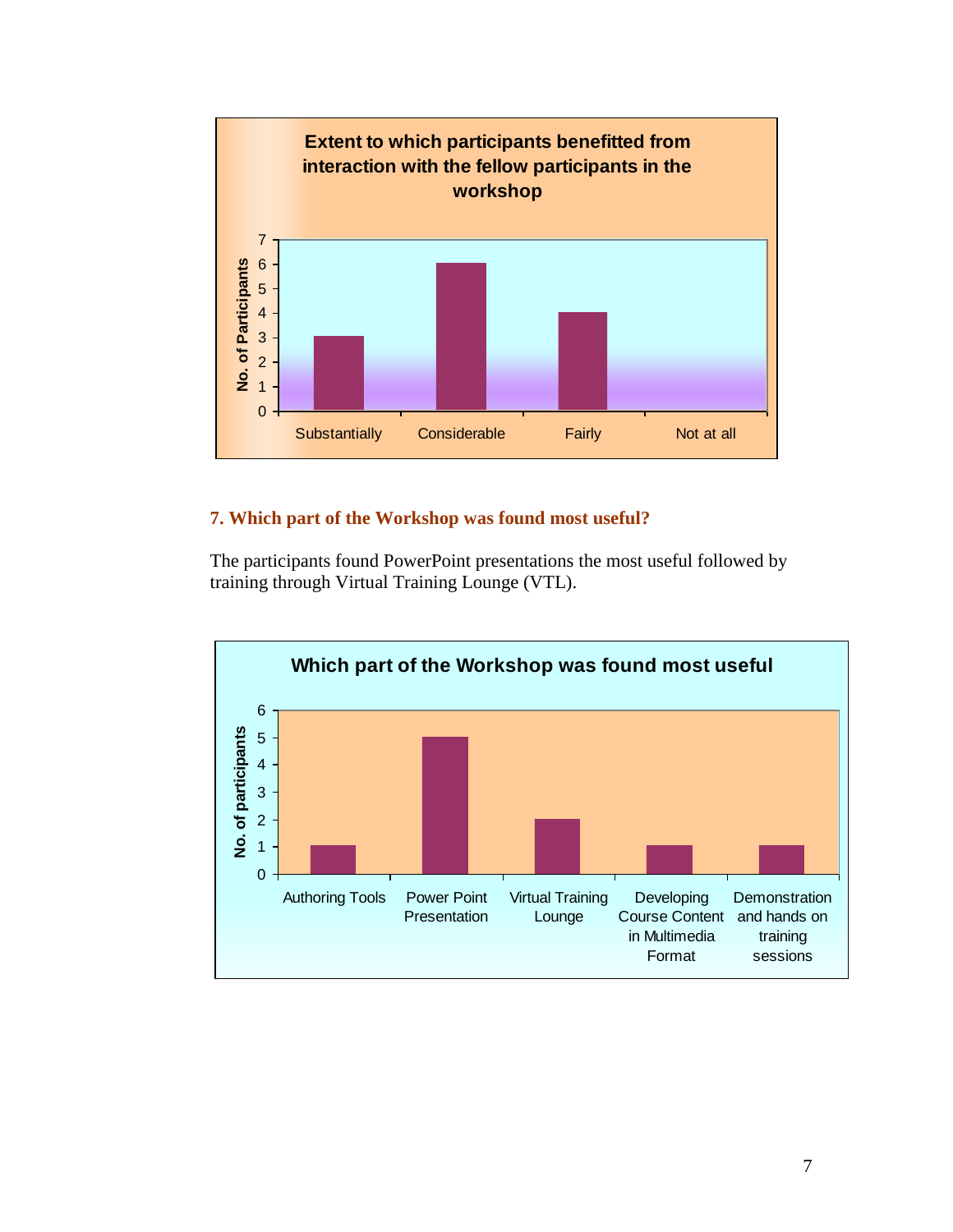### **8. Which Part of the Workshop did you find least helpful?**

To the above query, the participants gave the following feedback**:**

- No Part was least helpful
- Technicality and the process behind making use of advance technology
- Scope for more hands on training

### **9. Overall impression of the workshop**

All the participants had a very good impression from the workshop with 4 participants saying it was excellent and 6 participants saying it was very good.



### **10. Other Comments/Suggestions given by the participants**

- 1. More training material in soft copy should be given.
- 2. Demand for more such trainings, to develop appropriate tools and design courseware.
- 3. Workshop on the skill updation should be organized again for the same group, and use of devices like mobiles and blogs, and creation of discussion forums, should be included.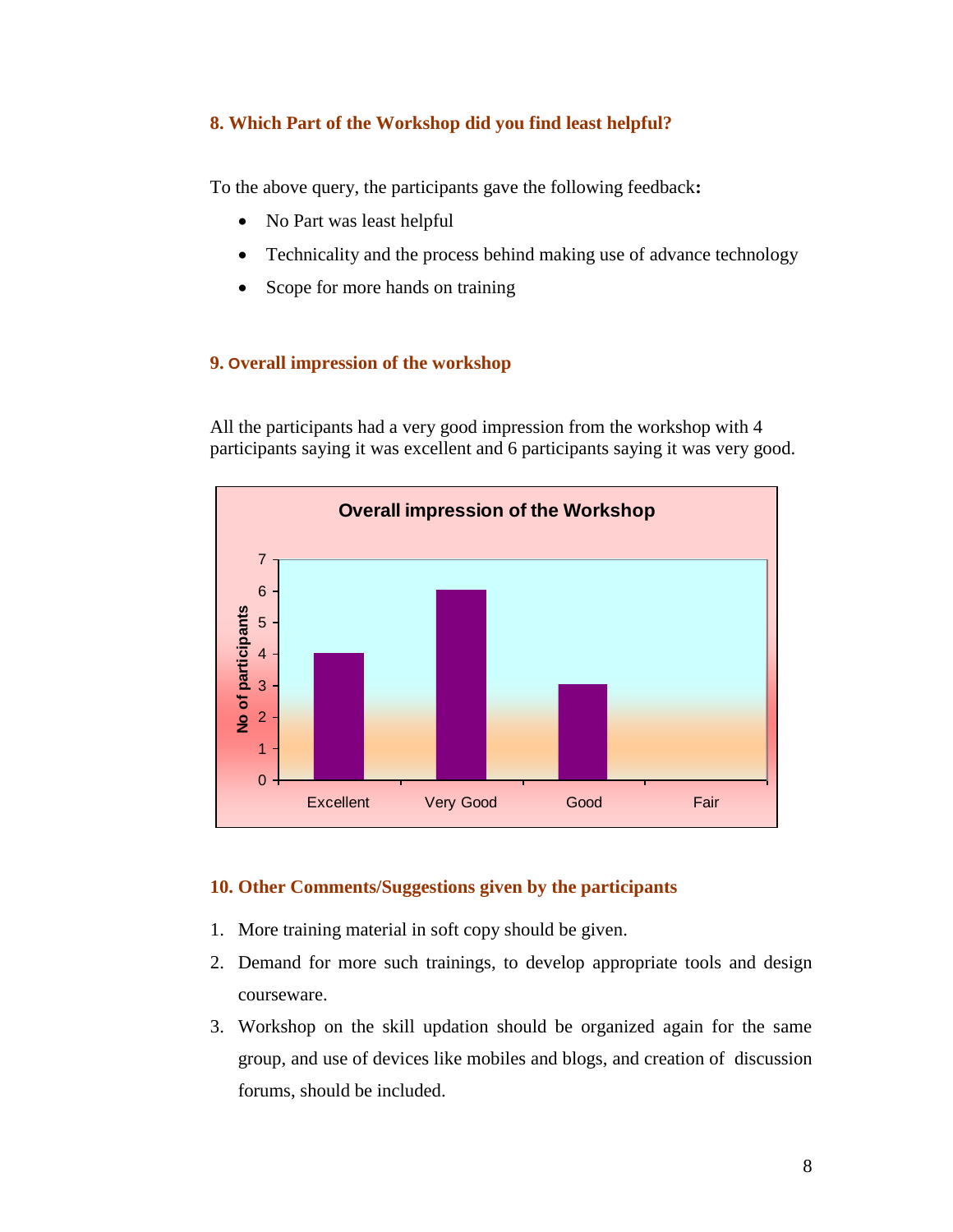4. More time should be allotted for hands on training. Strongly feel spending a day on Virtual Training Lounge (VTL) will be very useful.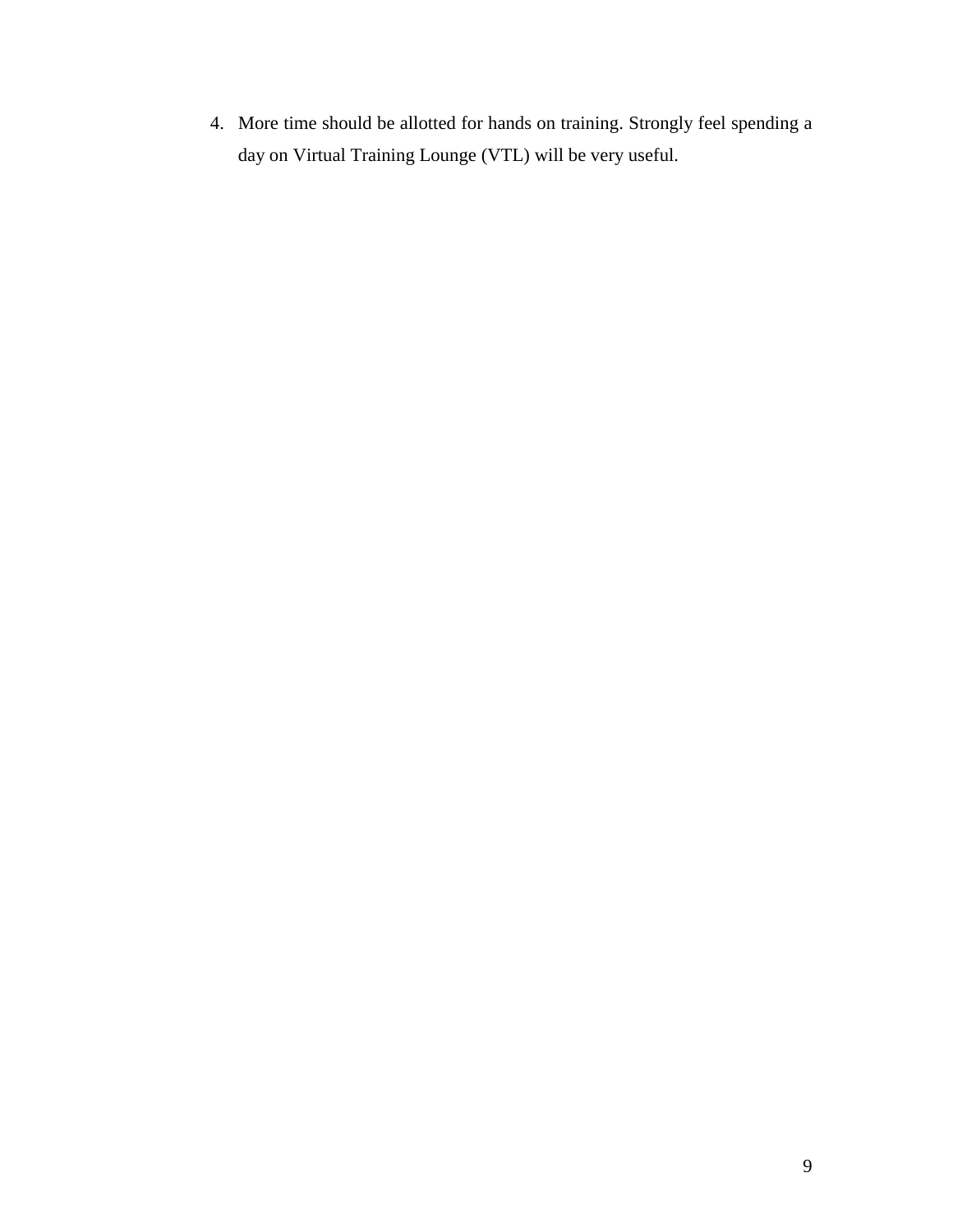#### **Annexure-I**

## **List of Participants**

- A. School of Continuing Education 1. Dr. Asok Sarkar
	- Reader
- B. School of Engineering & Technology
	- 2. Dr. K. Tamil Mannan Reader
	- 3. Mr. N. Venketeshwarlu Sr. Lecturer
- C. School of Agriculture 4. Dr. S. K. Yadav Reader
- D. School of Health Sciences 5. Ms. Neerja Sood Lecturer
	- 6. Mrs. Rita Devi Lecturer
- E. School of Education 7. Dr. Sutapa Bose Lecturer
- F. School of Management Studies
	- 8. Dr. Anupriya Pandey Lecturer in Commerce
- G. School of sciences 9. Dr. Sanjiv Kumar Reader
	- 10. Dr. Kamalika Banerjee Lecturer
- H. Planning and Development Division
	- 11. Pankaj Khanna Deputy Director
- I. International Division 12. Dr. Nanda Deputy Director
- J. National Centre for Disability Studies
	- 13. Dr. S. K. Prasad Deputy Director
- K. Regional Centre Delhi-I 14. Dr. Hema Pant Deputy Director
- L. Regional Centre Delhi-II
	- 15. Dr. Kumud Verma Assistant Regional **Director**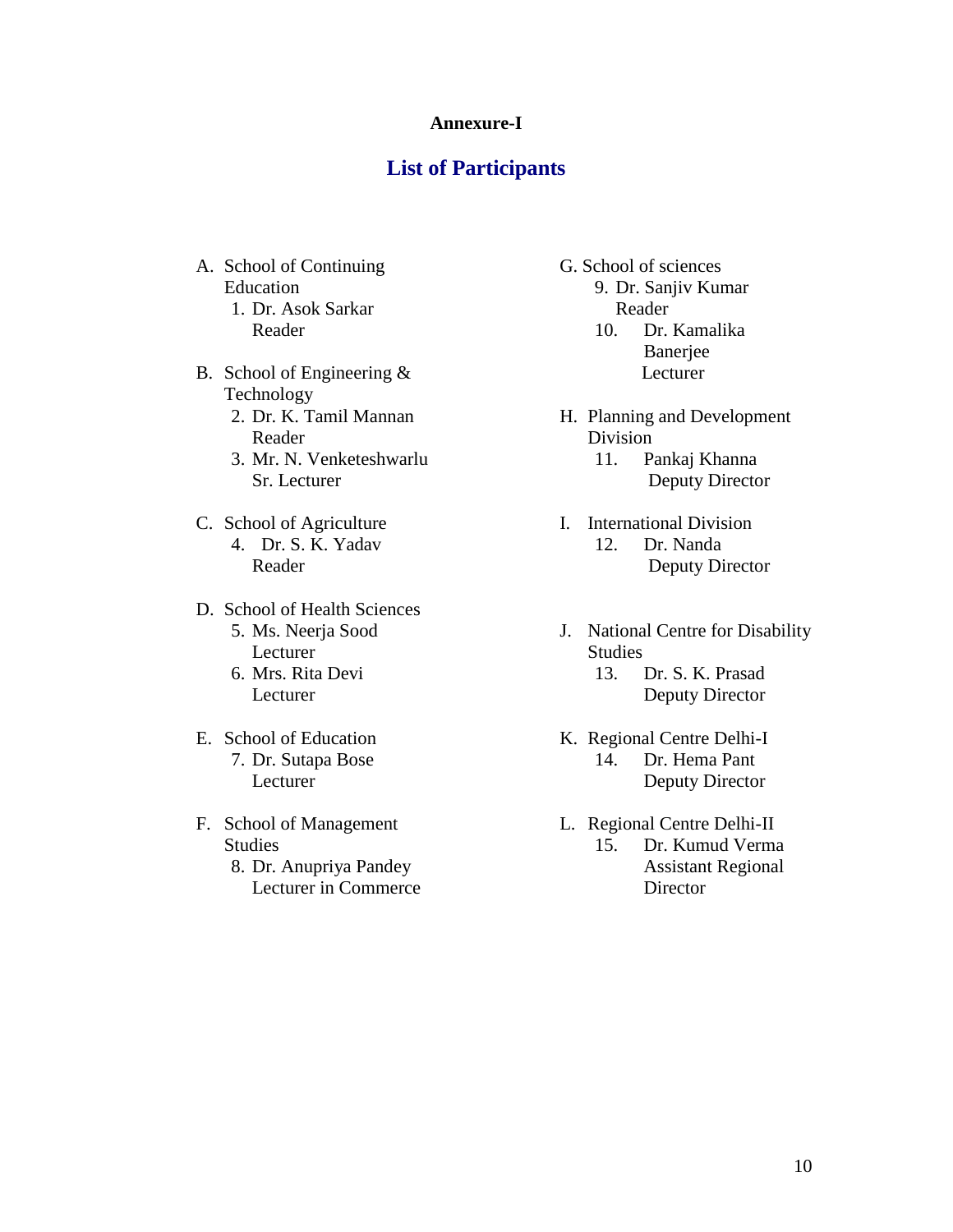# **Annexure-II**

# **List of outside IGNOU Resource Person with topic**

| S. No. | Name/Organisation                              | Topic                      |
|--------|------------------------------------------------|----------------------------|
|        | Mr. R. S. Mani, Senior Technical               | Networking for Teaching    |
|        | Director, National Informatics Centre          | and Learning               |
|        | India                                          |                            |
|        | Ms. Neelam Anand, Coordinator,                 | Developing Powerpoint      |
|        | Infrastructure Lease & Financial               | Presentation               |
|        | <b>Services Education Technology Services</b>  |                            |
|        | Prof. Prem Kumar, Head Centre for              | Education and ICT: Current |
|        | <b>Educational Technology Services, Indian</b> | Trends                     |
|        | Institute of Technology Delhi                  |                            |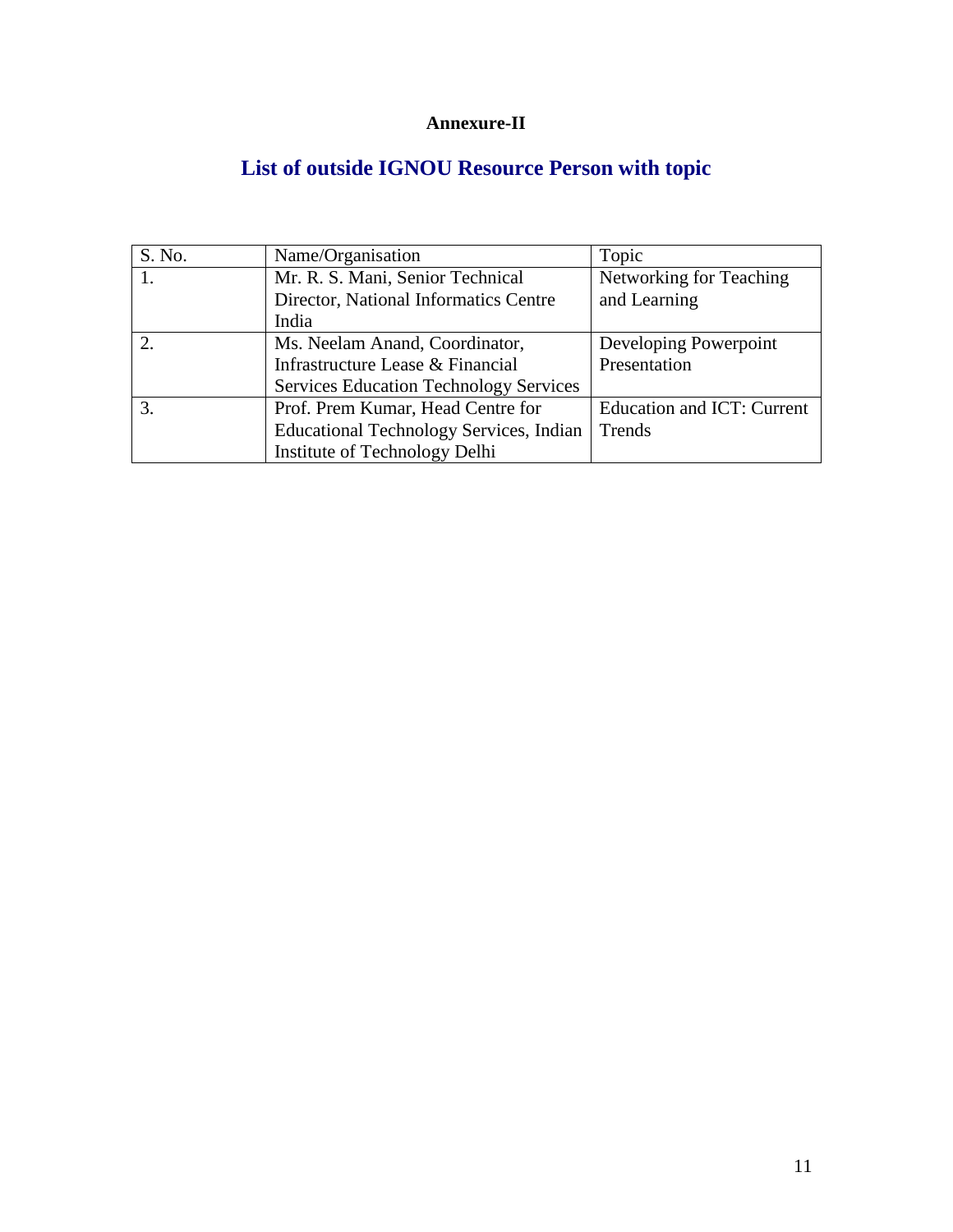#### **Annexure-III**

# **Programme Schedule**

#### **Workshop on Skill Development using ICT Tools for Innovative Learning Solutions**

# *October 16-17, 2008*

## *Conference Room, Block G, NCIDE, IGNOU*

#### **Session Plan**

## **Day 1**

| <b>Session I</b><br>1030 -1100 hrs                                                               |  | <b>Session II</b><br>$1115 - 1215$ hrs                                                                                                                                                                            |                                            | <b>Session IV</b><br>$1400 - 1500$ hrs                                                                                                                                                                                                          |             | $1600 - 1700$ hrs             |
|--------------------------------------------------------------------------------------------------|--|-------------------------------------------------------------------------------------------------------------------------------------------------------------------------------------------------------------------|--------------------------------------------|-------------------------------------------------------------------------------------------------------------------------------------------------------------------------------------------------------------------------------------------------|-------------|-------------------------------|
| <b>Inaugural</b><br>• Welcome Address<br>and Introduction<br>• Address by the Vice<br>Chancellor |  | <b>Networking for Teaching and</b><br>Learning<br>• Mr. R.S.Mani, Senior Technical<br>Director, NIC India<br><b>Session III</b>                                                                                   | L<br>$\mathbf{U}$<br>N<br>$\mathbf C$<br>H | <b>Developing PowerPoint</b><br><b>Presentation</b><br>Ms. Neelam Anand,<br>Coordinator, IL&FS ETS<br><b>Session V</b>                                                                                                                          | Т<br>E<br>A | <b>Session V</b><br>continued |
|                                                                                                  |  | $1215 - 1315$ hrs<br><b>Collaborative Learning tools:</b><br><b>Demonstration and Hands on</b><br>training<br>• Dr Jyotsna Dikshit, DD, NCIDE<br>·Ms Sujata Santosh, AD, NCIDE<br>• Ms Fatema Siddiqua, FP, NCIDE |                                            | $1500 - 1600$ hrs<br><b>PowerPoint: A simple ICT</b><br>tool for e-learning<br><b>Hands on training</b><br>• Dr Jyotsna Dikshit, DD,<br><b>NCIDE</b><br>• Ms Fatema Siddiqua, FP,<br><b>NCIDE</b><br>• Priyanka Papreja, PPT D,<br><b>NCIDE</b> |             |                               |